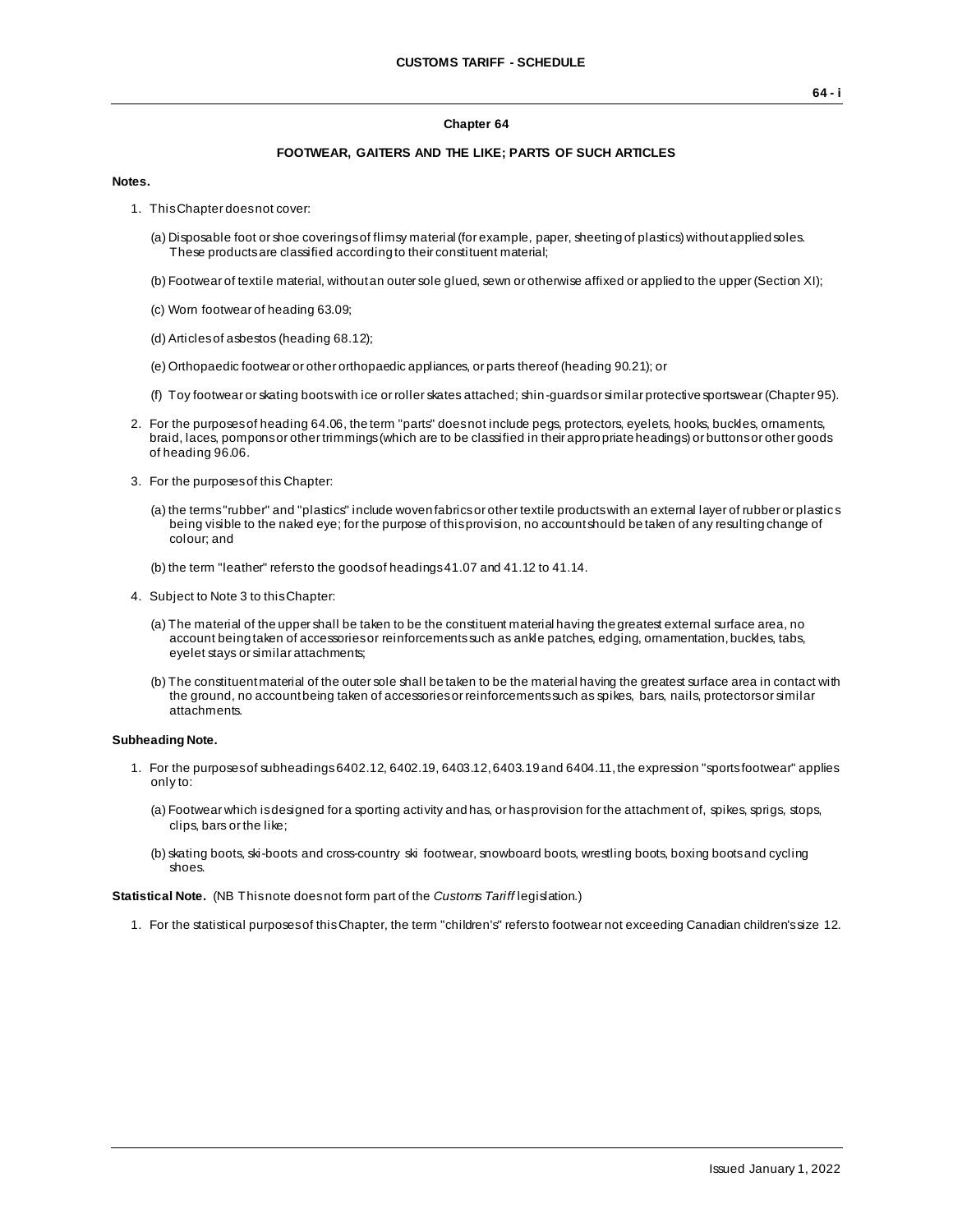### **CUSTOMS TARIFF - SCHEDULE**

| <b>Tariff</b><br>Item | SS | <b>Description of Goods</b>                                                                                                                                                                                               | Unit of<br>Meas. | <b>MFN</b><br>Tariff | <b>Applicable</b><br><b>Preferential Tariffs</b>                                                                                                              |
|-----------------------|----|---------------------------------------------------------------------------------------------------------------------------------------------------------------------------------------------------------------------------|------------------|----------------------|---------------------------------------------------------------------------------------------------------------------------------------------------------------|
| 64.01                 |    | Waterproof footwear with outer soles and uppers of rubber or of<br>plastics, the uppers of which are neither fixed to the sole nor assembled<br>by stitching, riveting, nailing, screwing, plugging or similar processes. |                  |                      |                                                                                                                                                               |
| 6401.10               |    | -Footwear incorporating a protective metal toe-cap                                                                                                                                                                        |                  |                      |                                                                                                                                                               |
|                       |    | - - - Of rubber:                                                                                                                                                                                                          |                  |                      |                                                                                                                                                               |
|                       |    | 6401.10.11 00 - - - - Riding boots solely of rubber                                                                                                                                                                       | <b>PAR</b>       | 20%                  | AUT, NZT, LDCT, GPT,<br>UST, MXT, CIAT, CT,<br>CRT, IT, NT, SLT, PT,<br>COLT, JT, PAT, HNT,<br>KRT, CEUT, UAT,<br>CPTPT, UKT: Free                            |
|                       |    | 6401.10.19 00 - - - - Other                                                                                                                                                                                               | PAR              | 20%                  | AUT, NZT, LDCT, UST,<br>MXT, CIAT, CT, CRT, IT,<br>NT, SLT, PT, COLT, JT,<br>PAT, HNT, CEUT, UAT,<br>UKT: Free<br><b>KRT: 5%</b><br>CPTPT: 20%                |
|                       |    | 6401.10.20 00 - - - Of plastics                                                                                                                                                                                           | <b>PAR</b>       | 20%                  | LDCT, UST, MXT, CIAT,<br>CT, CRT, IT, NT, SLT, PT,<br>COLT, JT, PAT, HNT,<br>CEUT, UAT, UKT: Free<br>AUT: 18.5%<br>NZT: 18.5%<br><b>KRT: 5%</b><br>CPTPT: 20% |
|                       |    | -Other footwear:                                                                                                                                                                                                          |                  |                      |                                                                                                                                                               |
| 6401.92               |    | - -Covering the ankle but not covering the knee                                                                                                                                                                           |                  |                      |                                                                                                                                                               |
|                       |    | - - - Riding boots:                                                                                                                                                                                                       |                  |                      |                                                                                                                                                               |
|                       |    | 6401.92.11 00 - - - - Of rubber                                                                                                                                                                                           | <b>PAR</b>       | 20%                  | AUT, NZT, LDCT, GPT,<br>UST, MXT, CIAT, CT,<br>CRT, IT, NT, SLT, PT,<br>COLT, JT, PAT, HNT,<br>KRT, CEUT, UAT,<br>CPTPT, UKT: Free                            |
|                       |    | 6401.92.12 00 - - - - Of plastics                                                                                                                                                                                         | PAR              | 20%                  | LDCT, UST, MXT, CIAT,<br>CT, CRT, IT, NT, SLT, PT,<br>COLT, JT, PAT, HNT,<br>KRT, CEUT, UAT,<br>CPTPT, UKT: Free<br>AUT: 18.5%<br>NZT: 18.5%                  |

 $\mathbf{I}$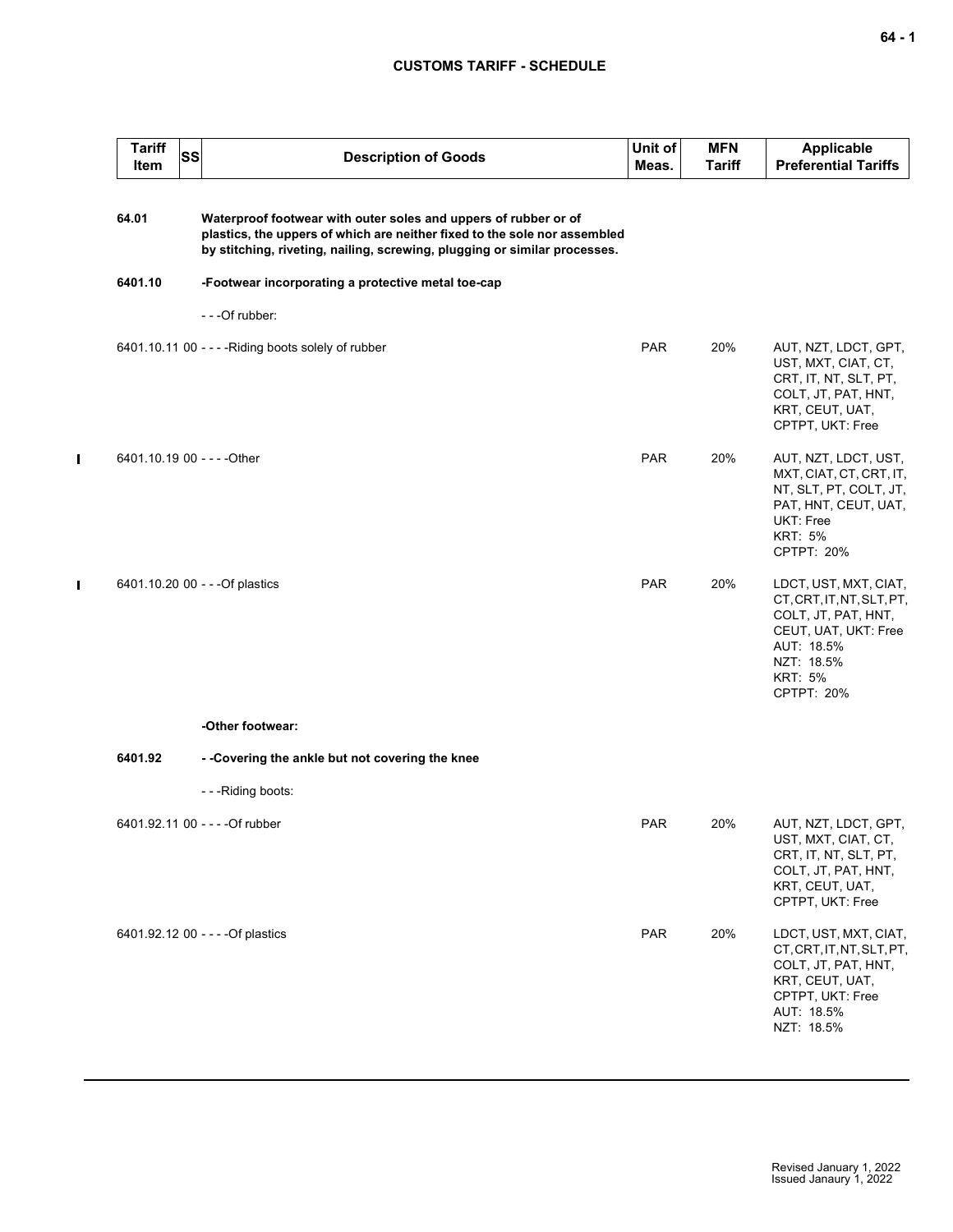| <b>Tariff</b><br>Item       | <b>SS</b> | <b>Description of Goods</b>                                                                       | Unit of<br>Meas. | <b>MFN</b><br><b>Tariff</b> | Applicable<br><b>Preferential Tariffs</b>                                                                                                                    |
|-----------------------------|-----------|---------------------------------------------------------------------------------------------------|------------------|-----------------------------|--------------------------------------------------------------------------------------------------------------------------------------------------------------|
|                             |           | 6401.92.20 00 - - - Downhill ski-boots                                                            | <b>PAR</b>       | Free                        | AUT, NZT, LDCT, GPT,<br>UST, MXT, CIAT, CT,<br>CRT, IT, NT, SLT, PT,<br>COLT, JT, PAT, HNT,<br>KRT, CEUT, UAT,<br>CPTPT, UKT: Free                           |
|                             |           | $- -$ Other:                                                                                      |                  |                             |                                                                                                                                                              |
|                             |           | 6401.92.91 00 - - - - Of rubber                                                                   | <b>PAR</b>       | 20%                         | AUT, NZT, LDCT, UST,<br>MXT, CIAT, CT, CRT, IT,<br>NT, SLT, PT, COLT, JT,<br>PAT, HNT, CEUT, UAT,<br><b>UKT: Free</b><br><b>KRT: 5%</b><br><b>CPTPT: 20%</b> |
|                             |           | 6401.92.92 00 - - - - Of plastics                                                                 | <b>PAR</b>       | Free                        | AUT, NZT, LDCT, UST,<br>MXT, CIAT, CT, CRT, IT,<br>NT, SLT, PT, COLT, JT,<br>PAT, HNT, KRT, CEUT,<br>UAT, UKT: Free<br>CPTPT: 20%                            |
| 6401.99                     |           | --Other                                                                                           |                  |                             |                                                                                                                                                              |
|                             |           | - - - Of rubber:                                                                                  |                  |                             |                                                                                                                                                              |
|                             |           | 6401.99.11 00 - - - - Riding boots solely of rubber                                               | PAR              | 20%                         | AUT, NZT, LDCT, GPT,<br>UST, MXT, CIAT, CT,<br>CRT, IT, NT, SLT, PT,<br>COLT, JT, PAT, HNT,<br>KRT, CEUT, UAT,<br>CPTPT, UKT: Free                           |
|                             |           | 6401.99.12 00 - - - - Unfinished footwear consisting of an outer sole and an incomplete upper PAR |                  | Free                        | LDCT, UST, MXT, CIAT,<br>CT, CRT, IT, NT, SLT, PT,<br>COLT, JT, PAT, HNT,<br>KRT, CEUT, UAT,<br><b>UKT: Free</b><br>CPTPT: 10%                               |
| 6401.99.19 00 - - - - Other |           |                                                                                                   | <b>PAR</b>       | 20%                         | AUT, NZT, LDCT, UST,<br>MXT, CIAT, CT, CRT, IT,<br>NT, SLT, PT, COLT, JT,<br>PAT, HNT, CEUT, UAT,<br>UKT: Free<br><b>KRT: 5%</b><br><b>CPTPT: 20%</b>        |

 $\mathbf I$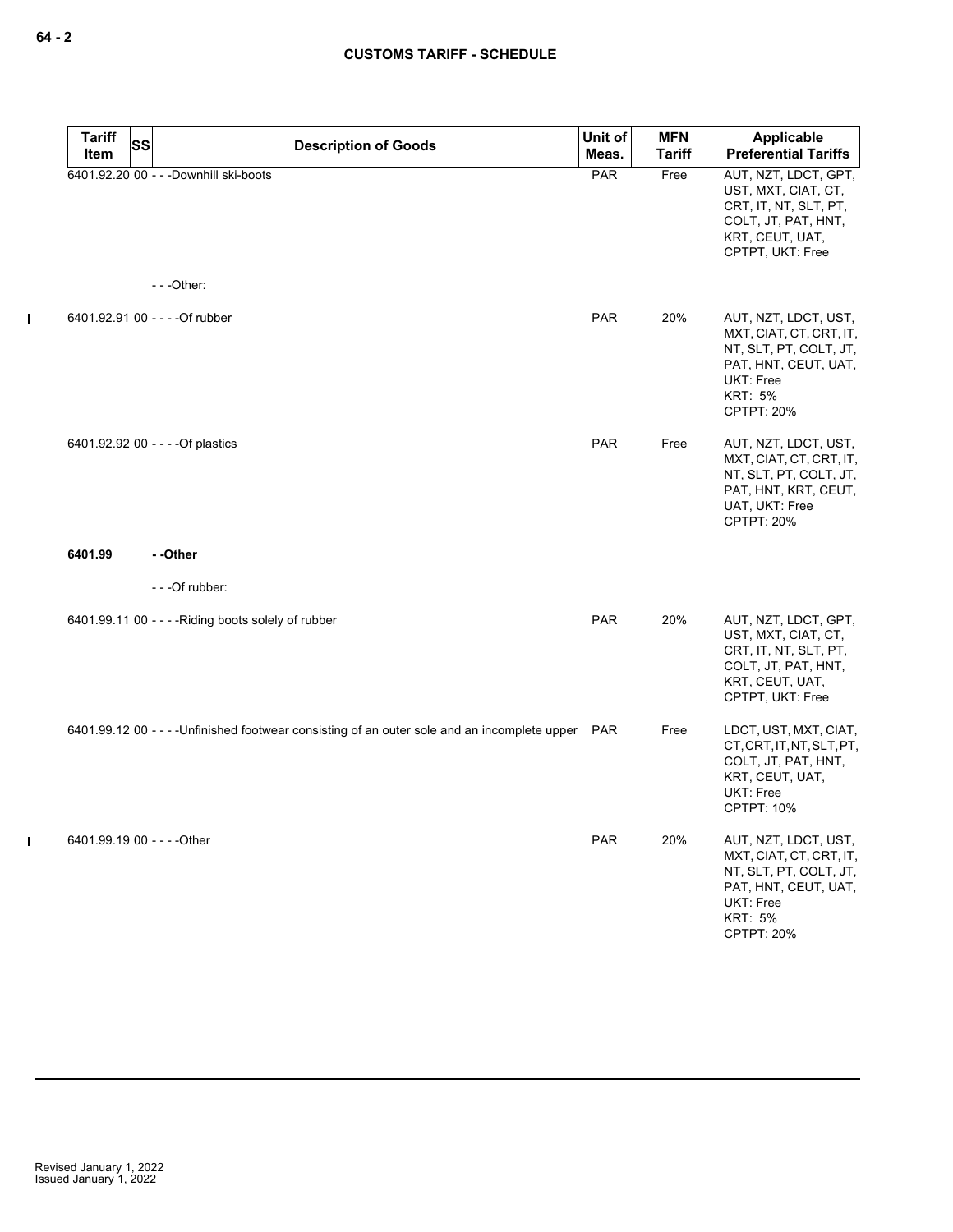| <b>Tariff</b> | <b>SS</b><br><b>Description of Goods</b>                                         | Unit of    | <b>MFN</b>    | Applicable                                                                                                                                                    |
|---------------|----------------------------------------------------------------------------------|------------|---------------|---------------------------------------------------------------------------------------------------------------------------------------------------------------|
| Item          |                                                                                  | Meas.      | <b>Tariff</b> | <b>Preferential Tariffs</b>                                                                                                                                   |
|               | 6401.99.20 00 - - - Of plastics                                                  | PAR        | 20%           | LDCT, UST, MXT, CIAT,<br>CT, CRT, IT, NT, SLT, PT,<br>COLT, JT, PAT, HNT,<br>CEUT, UAT, UKT: Free<br>AUT: 18.5%<br>NZT: 18.5%<br><b>KRT: 5%</b><br>CPTPT: 20% |
| 64.02         | Other footwear with outer soles and uppers of rubber or plastics.                |            |               |                                                                                                                                                               |
|               | -Sports footwear:                                                                |            |               |                                                                                                                                                               |
|               | 6402.12.00 00 - - Ski-boots, cross-country ski footwear and snowboard boots      | <b>PAR</b> | Free          | AUT, NZT, LDCT, GPT,<br>UST, MXT, CIAT, CT,<br>CRT, IT, NT, SLT, PT,<br>COLT, JT, PAT, HNT,<br>KRT, CEUT, UAT,<br>CPTPT, UKT: Free                            |
| 6402.19       | - -Other                                                                         |            |               |                                                                                                                                                               |
|               | 6402.19.10 00 - - - Soccer, other football, baseball or bowling footwear         | <b>PAR</b> | 17.5%         | LDCT, UST, MXT, CIAT,<br>CT, CRT, IT, NT, SLT,<br>PT, COLT, JT, PAT,<br>HNT, KRT, CEUT, UAT,<br>UKT: Free<br>AUT: 13%<br>NZT: 13%                             |
|               | 6402.19.90 00 - - - Other                                                        | <b>PAR</b> | 17.5%         | LDCT, UST, MXT, CIAT,<br>CT, CRT, IT, NT, SLT, PT,<br>COLT, JT, PAT, HNT,<br>KRT, CEUT, UAT,<br>CPTPT, UKT: Free<br>AUT: 13%<br>NZT: 13%                      |
| 6402.20       | -Footwear with upper straps or thongs assembled to the sole by means<br>of plugs |            |               |                                                                                                                                                               |
|               | - - -Of rubber:                                                                  |            |               |                                                                                                                                                               |
|               | 6402.20.11 00 - - - - Sandals solely of rubber                                   | PAR        | 16%           | LDCT, GPT, UST, MXT,<br>CIAT, CT, CRT, IT, NT,<br>SLT, PT, COLT, JT, PAT,<br>HNT, KRT, CEUT, UAT,<br>CPTPT, UKT: Free                                         |
|               | 6402.20.19 00 - - - - Other                                                      | PAR        | 16%           | LDCT, UST, MXT, CIAT,<br>CT, CRT, IT, NT, SLT, PT,<br>COLT, JT, PAT, HNT,<br>KRT, CEUT, UAT,<br>CPTPT, UKT: Free                                              |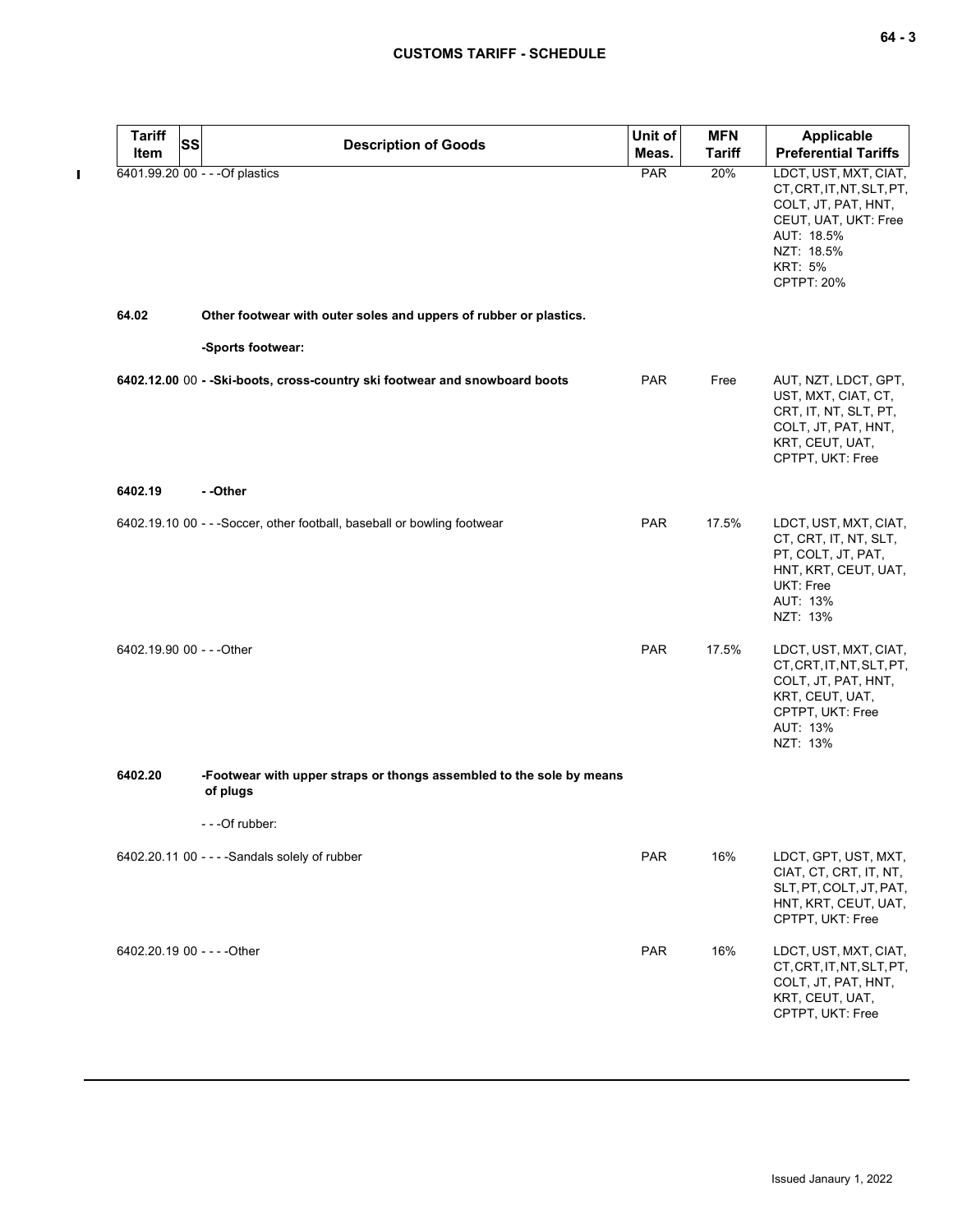| <b>Tariff</b> | <b>SS</b> | <b>Description of Goods</b>                                  | Unit of                                | <b>MFN</b>    | Applicable                                                                                                                                                  |
|---------------|-----------|--------------------------------------------------------------|----------------------------------------|---------------|-------------------------------------------------------------------------------------------------------------------------------------------------------------|
| Item          |           |                                                              | Meas.                                  | <b>Tariff</b> | <b>Preferential Tariffs</b>                                                                                                                                 |
|               |           | 6402.20.20 00 - - - Of plastics                              | <b>PAR</b>                             | 18%           | LDCT, UST, MXT, CIAT,<br>CT, CRT, IT, NT, SLT, PT,<br>COLT, JT, PAT, HNT,<br>KRT, CEUT, UAT,<br>CPTPT, UKT: Free<br>AUT: 13.5%<br>NZT: 13.5%                |
|               |           | -Other footwear:                                             |                                        |               |                                                                                                                                                             |
| 6402.91       |           | --Covering the ankle                                         |                                        |               |                                                                                                                                                             |
|               |           | 6402.91.10 00 - - - Incorporating a protective metal toe-cap | <b>PAR</b>                             | 17.5%         | LDCT, UST, MXT, CIAT,<br>CT, CRT, IT, NT, SLT,<br>PT, COLT, JT, PAT,<br>HNT, CEUT, UAT,<br>UKT: Free<br>AUT: 8.5%<br>NZT: 8.5%<br>KRT: 4.5%<br>CPTPT: 17.5% |
| 6402.91.90    |           | $- -$ Other                                                  |                                        | 17.5%         | LDCT, UST, MXT, CIAT,<br>CT, CRT, IT, NT, SLT, PT,<br>COLT, JT, PAT, HNT,<br>CEUT, UAT, CPTPT,<br>UKT: Free<br>AUT: 13%<br>NZT: 13%<br>KRT: 4.5%            |
|               |           |                                                              | <b>PAR</b><br><b>PAR</b><br><b>PAR</b> |               |                                                                                                                                                             |
| 6402.99       |           | - -Other                                                     |                                        |               |                                                                                                                                                             |
|               |           | 6402.99.10 00 - - - Incorporating a protective metal toe-cap | <b>PAR</b>                             | 17.5%         | LDCT, UST, MXT, CIAT,<br>CT.CRT.IT.NT.SLT.PT.<br>COLT, JT, PAT, HNT,<br>CEUT, UAT, CPTPT,<br><b>UKT: Free</b><br>AUT: 8.5%<br>NZT: 8.5%<br>KRT: 4.5%        |
| 6402.99.90    |           | ---Other                                                     |                                        | 17.5%         | LDCT, UST, MXT, CIAT,<br>CT, CRT, IT, NT, SLT, PT,<br>COLT, JT, PAT, HNT,<br>KRT, CEUT, UAT,<br>CPTPT, UKT: Free<br>AUT: 13.5%<br>NZT: 13.5%                |
|               |           | $--$ - $-$ Other:                                            | <b>PAR</b>                             |               |                                                                                                                                                             |
|               |           |                                                              | <b>PAR</b>                             |               |                                                                                                                                                             |
|               |           |                                                              | <b>PAR</b>                             |               |                                                                                                                                                             |
|               |           |                                                              | <b>PAR</b>                             |               |                                                                                                                                                             |

 $\mathbf I$ 

 $\mathbf{I}$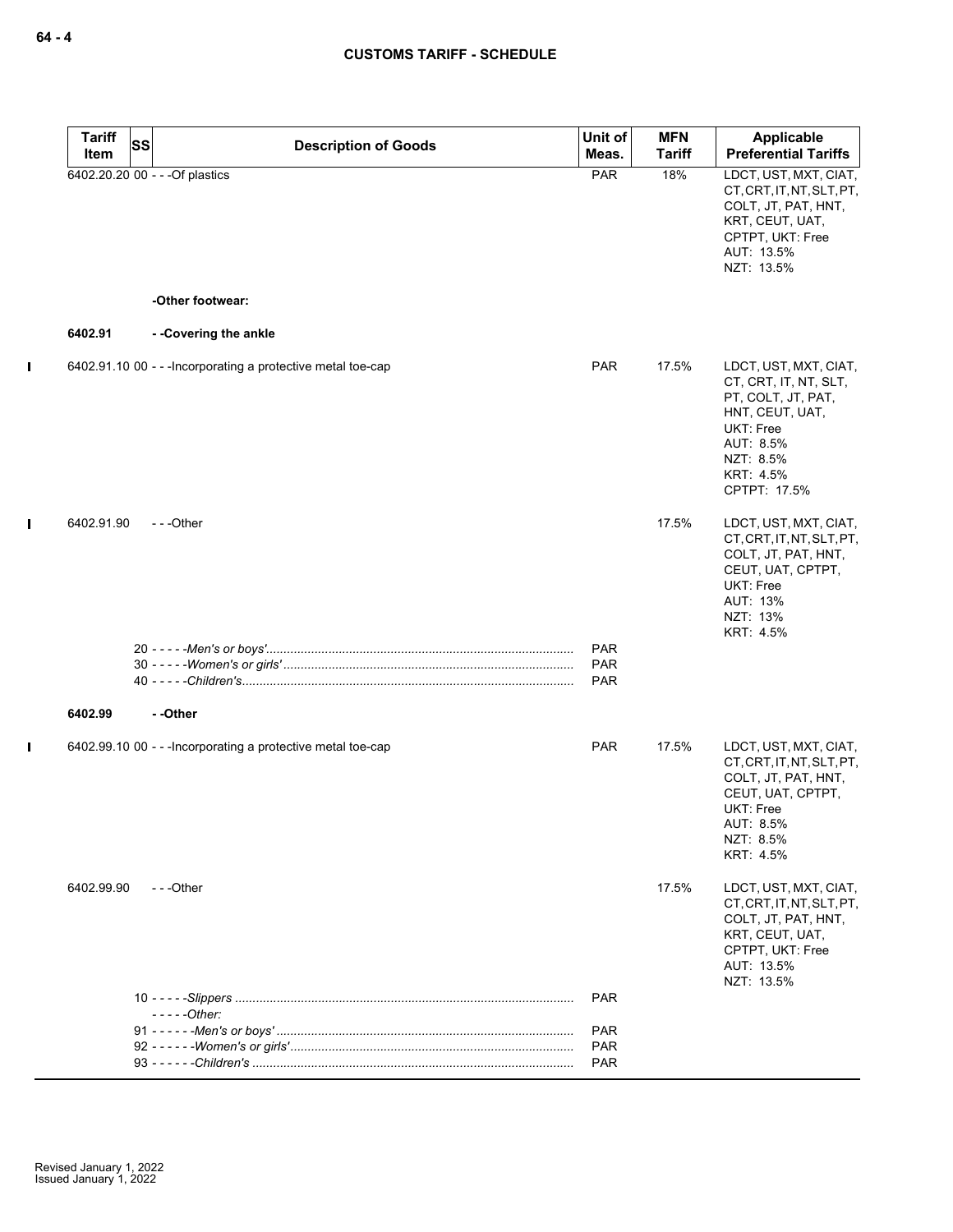| <b>Tariff</b><br><b>SS</b><br>Item | <b>Description of Goods</b>                                                                                                                                   | Unit of<br>Meas.                       | <b>MFN</b><br>Tariff | Applicable<br><b>Preferential Tariffs</b>                                                                                                               |
|------------------------------------|---------------------------------------------------------------------------------------------------------------------------------------------------------------|----------------------------------------|----------------------|---------------------------------------------------------------------------------------------------------------------------------------------------------|
| 64.03                              | Footwear with outer soles of rubber, plastics, leather or composition<br>leather and uppers of leather.                                                       |                                        |                      |                                                                                                                                                         |
|                                    | -Sports footwear:                                                                                                                                             |                                        |                      |                                                                                                                                                         |
|                                    | 6403.12.00 00 - - Ski-boots, cross-country ski footwear and snowboard boots                                                                                   | <b>PAR</b>                             | Free                 | AUT, NZT, LDCT, GPT,<br>UST, MXT, CIAT, CT,<br>CRT, IT, NT, SLT, PT,<br>COLT, JT, PAT, HNT,<br>KRT, CEUT, UAT,<br>CPTPT, UKT: Free                      |
| 6403.19                            | - -Other                                                                                                                                                      |                                        |                      |                                                                                                                                                         |
|                                    | 6403.19.10 00 - - - For an individual with a defective or abnormal foot or ankle, when<br>purchased on the written order of a registered medical practitioner | <b>PAR</b>                             | Free                 | LDCT, GPT, UST, MXT,<br>CIAT, CT, CRT, IT, NT,<br>SLT, PT, COLT, JT, PAT,<br>HNT, KRT, CEUT, UAT,<br>CPTPT, UKT: Free                                   |
| 6403.19.20                         | -- - Other footwear for riding, golfing, hiking, climbing, curling, bowling, skating<br>or training including track and running                               |                                        | 18%                  | LDCT, UST, MXT, CIAT,<br>CT, CRT, IT, NT, SLT, PT,<br>COLT, JT, PAT, HNT,<br>KRT, CEUT, UAT,<br>CPTPT, UKT: Free<br>AUT: 13.5%<br>NZT: 13.5%            |
|                                    |                                                                                                                                                               | <b>PAR</b>                             |                      |                                                                                                                                                         |
|                                    |                                                                                                                                                               | <b>PAR</b><br><b>PAR</b><br><b>PAR</b> |                      |                                                                                                                                                         |
| 6403.19.90 00 - - - Other          |                                                                                                                                                               | <b>PAR</b>                             | 18%                  | LDCT, UST, MXT, CIAT,<br>CT, CRT, IT, NT, SLT, PT,<br>COLT, JT, PAT, HNT,<br>KRT, CEUT, UAT,<br>CPTPT, UKT: Free<br>AUT: 13.5%<br>NZT: 13.5%            |
|                                    | 6403.20.00 00 -Footwear with outer soles of leather, and uppers which consist of                                                                              | <b>PAR</b>                             | 18%                  | LDCT, UST, MXT, CIAT,                                                                                                                                   |
|                                    | leather straps across the instep and around the big toe                                                                                                       |                                        |                      | CT, CRT, IT, NT, SLT, PT,<br>COLT, JT, PAT, HNT,<br>KRT, CEUT, UAT,<br>CPTPT, UKT: Free<br>AUT: 13.5%<br>NZT: 13.5%                                     |
|                                    | 6403.40.00 00 -Other footwear, incorporating a protective metal toe-cap                                                                                       | <b>PAR</b>                             | 18%                  | LDCT, UST, MXT, CIAT,<br>CT, CRT, IT, NT, SLT, PT,<br>COLT, JT, PAT, HNT,<br>CEUT, UAT, UKT: Free<br>AUT: 13.5%<br>NZT: 13.5%<br>KRT: 4.5%<br>CPTPT: 5% |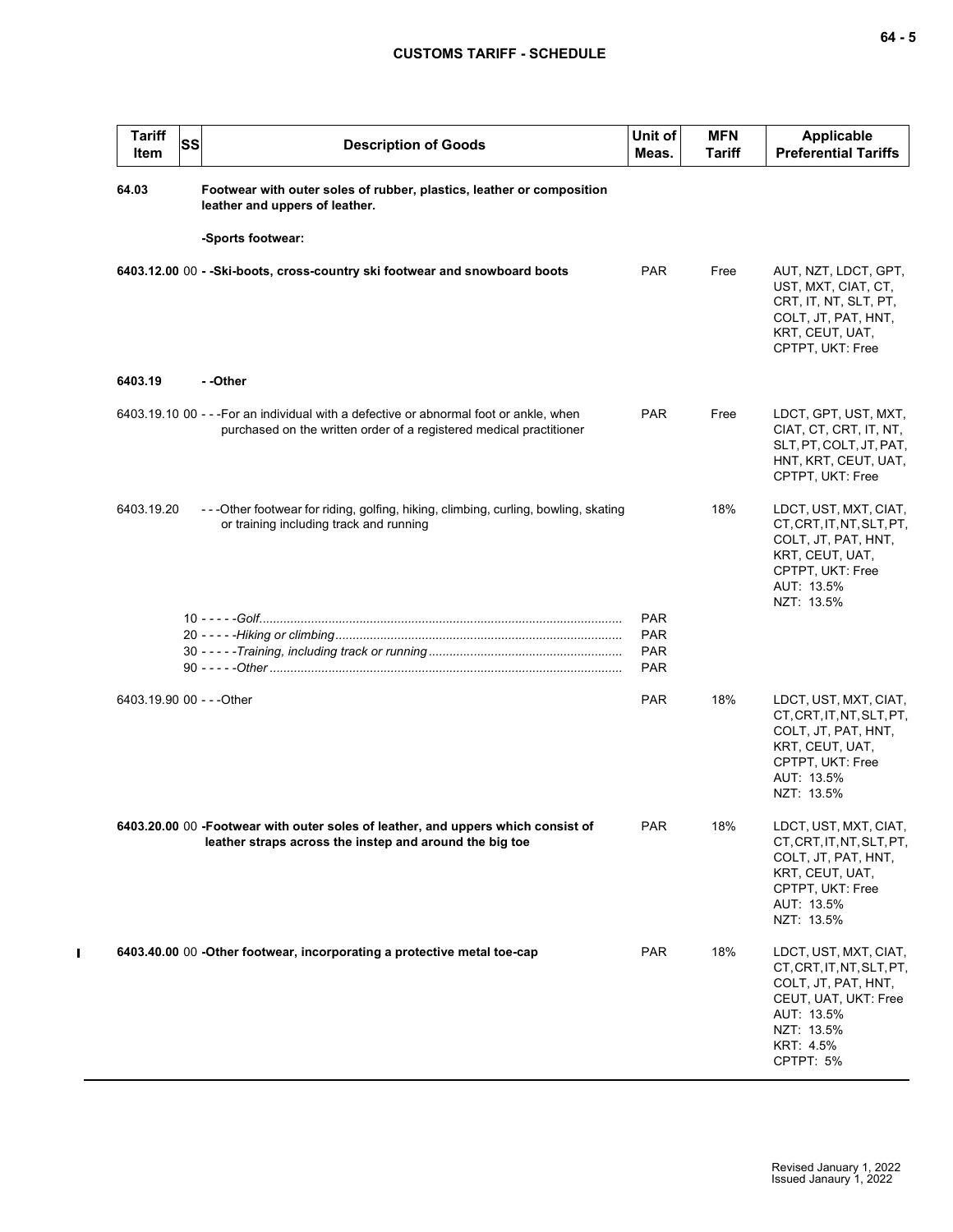$\mathbf{l}$ 

 $\mathbf I$ 

| <b>Tariff</b><br>Item     | <b>SS</b> | <b>Description of Goods</b>                                                                                                                                                                                                                                                                                                                                                                                                                        | Unit of<br>Meas. | <b>MFN</b><br>Tariff | Applicable<br><b>Preferential Tariffs</b>                                                                                                            |
|---------------------------|-----------|----------------------------------------------------------------------------------------------------------------------------------------------------------------------------------------------------------------------------------------------------------------------------------------------------------------------------------------------------------------------------------------------------------------------------------------------------|------------------|----------------------|------------------------------------------------------------------------------------------------------------------------------------------------------|
|                           |           | -Other footwear with outer soles of leather:                                                                                                                                                                                                                                                                                                                                                                                                       |                  |                      |                                                                                                                                                      |
| 6403.51                   |           | --Covering the ankle                                                                                                                                                                                                                                                                                                                                                                                                                               |                  |                      |                                                                                                                                                      |
|                           |           | 6403.51.10 00 - - - Slippers                                                                                                                                                                                                                                                                                                                                                                                                                       | <b>PAR</b>       | 18%                  | LDCT, UST, MXT, CIAT,<br>CT, CRT, IT, NT, SLT, PT,<br>COLT, JT, PAT, HNT,<br>KRT, CEUT, UAT,<br>UKT: Free<br>AUT: 13.5%<br>NZT: 13.5%<br>CPTPT: 9.5% |
| 6403.51.90 00 - - - Other |           |                                                                                                                                                                                                                                                                                                                                                                                                                                                    | <b>PAR</b>       | 18%                  | LDCT, UST, MXT, CIAT,<br>CT, CRT, IT, NT, SLT, PT,<br>COLT, JT, PAT, HNT,<br>KRT, CEUT, UAT,<br>CPTPT, UKT: Free<br>AUT: 13.5%<br>NZT: 13.5%         |
| 6403.59                   |           | - -Other                                                                                                                                                                                                                                                                                                                                                                                                                                           |                  |                      |                                                                                                                                                      |
|                           |           | 6403.59.10 00 - - -For an individual with a defective or abnormal foot or ankle, when<br>purchased on the written order of a registered medical practitioner;<br>Pointe shoes or block toe shoes, for professional dancers employed by<br>full-time dance companies which meet Canada Council standards of<br>professionalism or for ballet students in full-time attendance at a ballet<br>school which meets Canada Council curriculum standards | <b>PAR</b>       | Free                 | LDCT, GPT, UST, MXT,<br>CIAT, CT, CRT, IT, NT,<br>SLT, PT, COLT, JT, PAT,<br>HNT, KRT, CEUT, UAT,<br>CPTPT, UKT: Free                                |
|                           |           | 6403.59.20 00 - - - Other women's footwear, valued at \$30 or more per pair                                                                                                                                                                                                                                                                                                                                                                        | <b>PAR</b>       | 11%                  | LDCT, UST, MXT, CIAT,<br>CT, CRT, IT, NT, SLT, PT,<br>COLT, JT, PAT, HNT,<br>KRT, CEUT, UAT,<br>CPTPT, UKT: Free<br>AUT: 6.5%<br>NZT: 6.5%           |
|                           |           | $--$ Other:                                                                                                                                                                                                                                                                                                                                                                                                                                        |                  |                      |                                                                                                                                                      |
|                           |           | 6403.59.91 00 - - - - Slippers                                                                                                                                                                                                                                                                                                                                                                                                                     | <b>PAR</b>       | 18%                  | LDCT, UST, MXT, CIAT,<br>CT, CRT, IT, NT, SLT, PT,<br>COLT, JT, PAT, HNT,<br>KRT, CEUT, UAT,<br>UKT: Free<br>AUT: 13.5%<br>NZT: 13.5%<br>CPTPT: 9.5% |
| 6403.59.99                |           | - - - - Other                                                                                                                                                                                                                                                                                                                                                                                                                                      |                  | 18%                  | LDCT, UST, MXT, CIAT,<br>CT, CRT, IT, NT, SLT, PT,<br>COLT, JT, PAT, HNT,<br>KRT, CEUT, UAT,<br>CPTPT, UKT: Free<br>AUT: 13.5%<br>NZT: 13.5%         |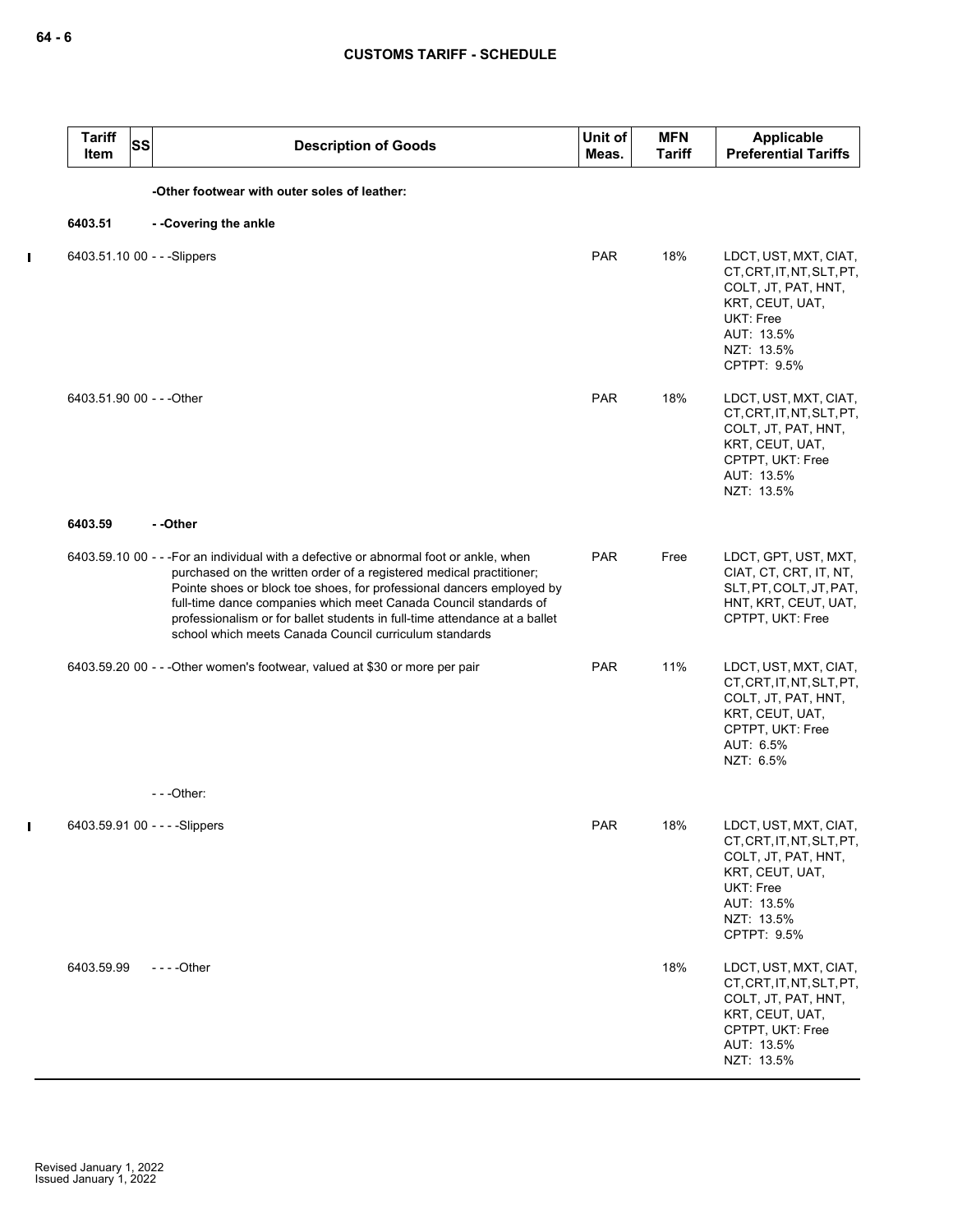$\blacksquare$ 

 $\blacksquare$ 

| <b>Tariff</b><br>Item | <b>SS</b> | <b>Description of Goods</b>                                                                                                                                   | Unit of<br>Meas.         | <b>MFN</b><br><b>Tariff</b> | Applicable<br><b>Preferential Tariffs</b>                                                                                                                 |
|-----------------------|-----------|---------------------------------------------------------------------------------------------------------------------------------------------------------------|--------------------------|-----------------------------|-----------------------------------------------------------------------------------------------------------------------------------------------------------|
|                       |           |                                                                                                                                                               | PAR                      |                             |                                                                                                                                                           |
|                       |           |                                                                                                                                                               | <b>PAR</b>               |                             |                                                                                                                                                           |
|                       |           | -Other footwear:                                                                                                                                              |                          |                             |                                                                                                                                                           |
| 6403.91.00            |           | --Covering the ankle                                                                                                                                          |                          | 18%                         | LDCT, UST, MXT, CIAT,<br>CT, CRT, IT, NT, SLT, PT,<br>COLT, JT, PAT, HNT,<br>CEUT, UAT, UKT: Free<br>AUT: 13.5%<br>NZT: 13.5%<br>KRT: 4.5%<br>CPTPT: 4.5% |
|                       |           |                                                                                                                                                               | <b>PAR</b>               |                             |                                                                                                                                                           |
|                       |           | $---Other:$                                                                                                                                                   |                          |                             |                                                                                                                                                           |
|                       |           |                                                                                                                                                               | <b>PAR</b><br><b>PAR</b> |                             |                                                                                                                                                           |
|                       |           |                                                                                                                                                               |                          |                             |                                                                                                                                                           |
| 6403.99               |           | - -Other                                                                                                                                                      |                          |                             |                                                                                                                                                           |
|                       |           | 6403.99.10 00 - - - For an individual with a defective or abnormal foot or ankle, when<br>purchased on the written order of a registered medical practitioner | <b>PAR</b>               | Free                        | LDCT, GPT, UST, MXT,<br>CIAT, CT, CRT, IT, NT,<br>SLT, PT, COLT, JT, PAT,<br>HNT, KRT, CEUT, UAT,<br>CPTPT, UKT: Free                                     |
|                       |           | 6403.99.30 00 - - - Other women's footwear, valued at \$30 or more per pair                                                                                   | <b>PAR</b>               | 11%                         | LDCT, UST, MXT, CIAT,<br>CT, CRT, IT, NT, SLT, PT,<br>COLT, JT, PAT, HNT,<br>KRT, CEUT, UAT,<br>CPTPT, UKT: Free<br>AUT: 6.5%<br>NZT: 6.5%                |
|                       |           | ---Other:                                                                                                                                                     |                          |                             |                                                                                                                                                           |
|                       |           | 6403.99.91 00 - - - - Slippers                                                                                                                                | <b>PAR</b>               | 18%                         | LDCT, UST, MXT, CIAT,<br>CT, CRT, IT, NT, SLT, PT,<br>COLT, JT, PAT, HNT,<br>KRT, CEUT, UAT,<br>UKT: Free<br>AUT: 13.5%<br>NZT: 13.5%<br>CPTPT: 9.5%      |
| 6403.99.99            |           | $- - -$ Other                                                                                                                                                 |                          | 18%                         | LDCT, UST, MXT, CIAT,<br>CT, CRT, IT, NT, SLT, PT,<br>COLT, JT, PAT, HNT,<br>KRT, CEUT, UAT,<br>CPTPT, UKT: Free<br>AUT: 13.5%<br>NZT: 13.5%              |
|                       |           |                                                                                                                                                               | <b>PAR</b><br><b>PAR</b> |                             |                                                                                                                                                           |
| 64.04                 |           | Footwear with outer soles of rubber, plastics, leather or composition<br>leather and uppers of textile materials.                                             |                          |                             |                                                                                                                                                           |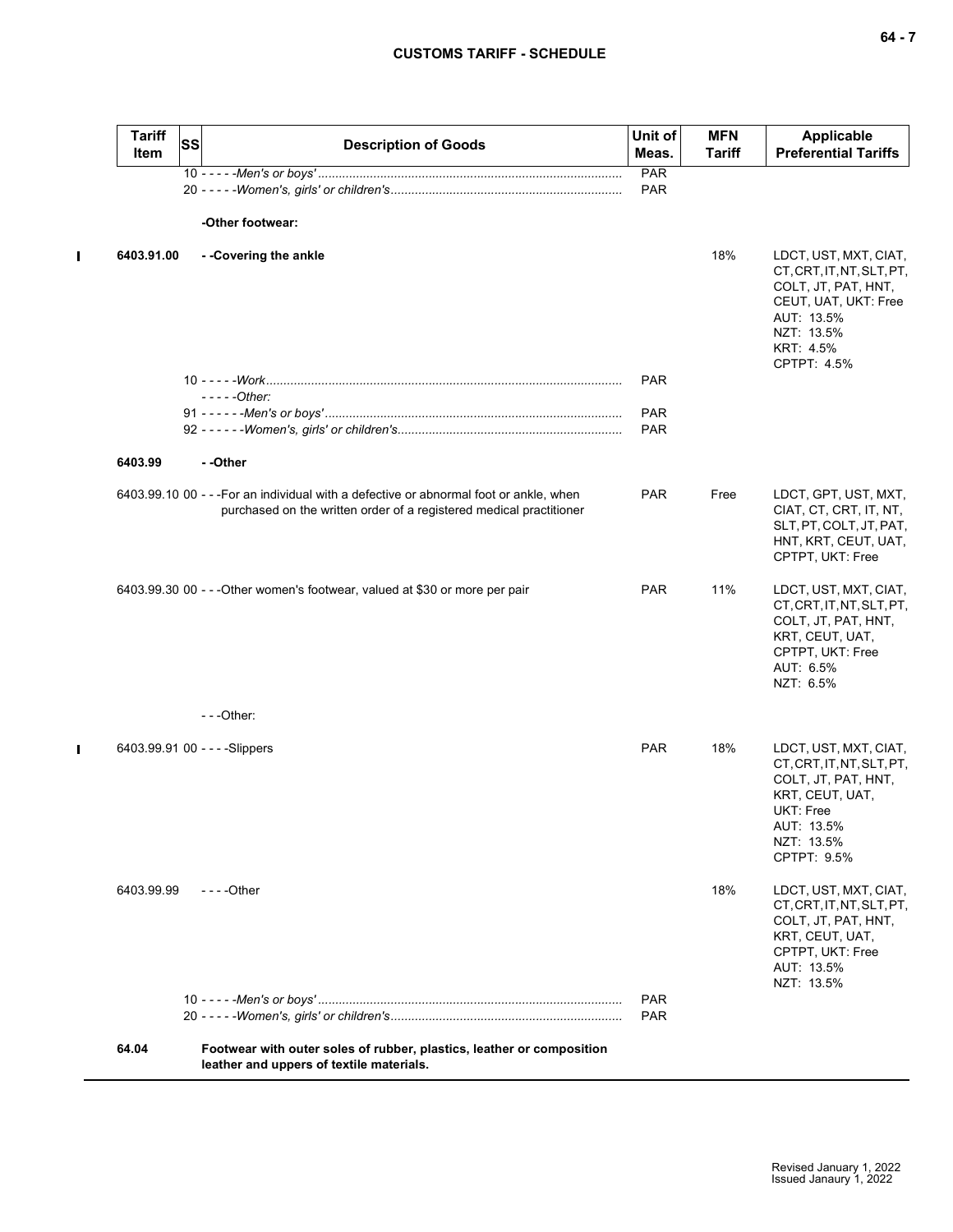| <b>Tariff</b><br>Item       | SS                                                | <b>Description of Goods</b>                                                                                                                                                                                                                                                                             | Unit of<br>Meas.                       | <b>MFN</b><br>Tariff | <b>Applicable</b><br><b>Preferential Tariffs</b>                                                                                             |  |  |  |  |  |
|-----------------------------|---------------------------------------------------|---------------------------------------------------------------------------------------------------------------------------------------------------------------------------------------------------------------------------------------------------------------------------------------------------------|----------------------------------------|----------------------|----------------------------------------------------------------------------------------------------------------------------------------------|--|--|--|--|--|
|                             | -Footwear with outer soles of rubber or plastics: |                                                                                                                                                                                                                                                                                                         |                                        |                      |                                                                                                                                              |  |  |  |  |  |
| 6404.11                     |                                                   | --Sports footwear; tennis shoes, basketball shoes, gym shoes, training<br>shoes and the like                                                                                                                                                                                                            |                                        |                      |                                                                                                                                              |  |  |  |  |  |
|                             |                                                   | ---Footwear with outer soles solely of rubber and uppers of canvas, being a<br>heavy, plain weave or basket weave fabric, tightly woven with a minimum<br>per cent cover of 99%, solely of vegetable textile fibres, of a weight of<br>200 g/m <sup>2</sup> or more, excluding coatings or laminations: |                                        |                      |                                                                                                                                              |  |  |  |  |  |
|                             |                                                   | 6404.11.11 00 - - - - Hiking footwear                                                                                                                                                                                                                                                                   | <b>PAR</b>                             | 16%                  | LDCT, UST, MXT, CIAT,<br>CT, CRT, IT, NT, SLT, PT,<br>COLT, JT, PAT, HNT,<br>KRT, CEUT, UAT,<br>CPTPT, UKT: Free<br>GPT: 13%                 |  |  |  |  |  |
| 6404.11.19 00 - - - - Other |                                                   |                                                                                                                                                                                                                                                                                                         | PAR                                    | 16%                  | LDCT, UST, MXT, CIAT,<br>CT, CRT, IT, NT, SLT, PT,<br>COLT, JT, PAT, HNT,<br>KRT, CEUT, UAT,<br>CPTPT, UKT: Free<br>GPT: 13%                 |  |  |  |  |  |
|                             |                                                   | $- -$ Other:                                                                                                                                                                                                                                                                                            |                                        |                      |                                                                                                                                              |  |  |  |  |  |
|                             |                                                   | 6404.11.91 00 - - - - Hiking footwear                                                                                                                                                                                                                                                                   | <b>PAR</b>                             | 18%                  | LDCT, UST, MXT, CIAT,<br>CT, CRT, IT, NT, SLT, PT,<br>COLT, JT, PAT, HNT,<br>KRT, CEUT, UAT,<br>CPTPT, UKT: Free<br>AUT: 13.5%<br>NZT: 13.5% |  |  |  |  |  |
| 6404.11.99                  |                                                   | $--$ Other                                                                                                                                                                                                                                                                                              |                                        | 18%                  | LDCT, UST, MXT, CIAT,<br>CT, CRT, IT, NT, SLT, PT,<br>COLT, JT, PAT, HNT,<br>KRT, CEUT, UAT,<br>CPTPT, UKT: Free<br>AUT: 13.5%<br>NZT: 13.5% |  |  |  |  |  |
|                             |                                                   | -----Training, including track or running:                                                                                                                                                                                                                                                              | <b>PAR</b><br><b>PAR</b><br><b>PAR</b> |                      |                                                                                                                                              |  |  |  |  |  |
| 6404.19                     |                                                   | --Other                                                                                                                                                                                                                                                                                                 |                                        |                      |                                                                                                                                              |  |  |  |  |  |
|                             |                                                   | 6404.19.10 00 - - - For an individual with a defective or abnormal foot or ankle, when<br>purchased on the written order of a registered medical practitioner                                                                                                                                           | <b>PAR</b>                             | Free                 | LDCT, GPT, UST, MXT,<br>CIAT, CT, CRT, IT, NT,<br>SLT, PT, COLT, JT, PAT,<br>HNT, KRT, CEUT, UAT,<br>CPTPT, UKT: Free                        |  |  |  |  |  |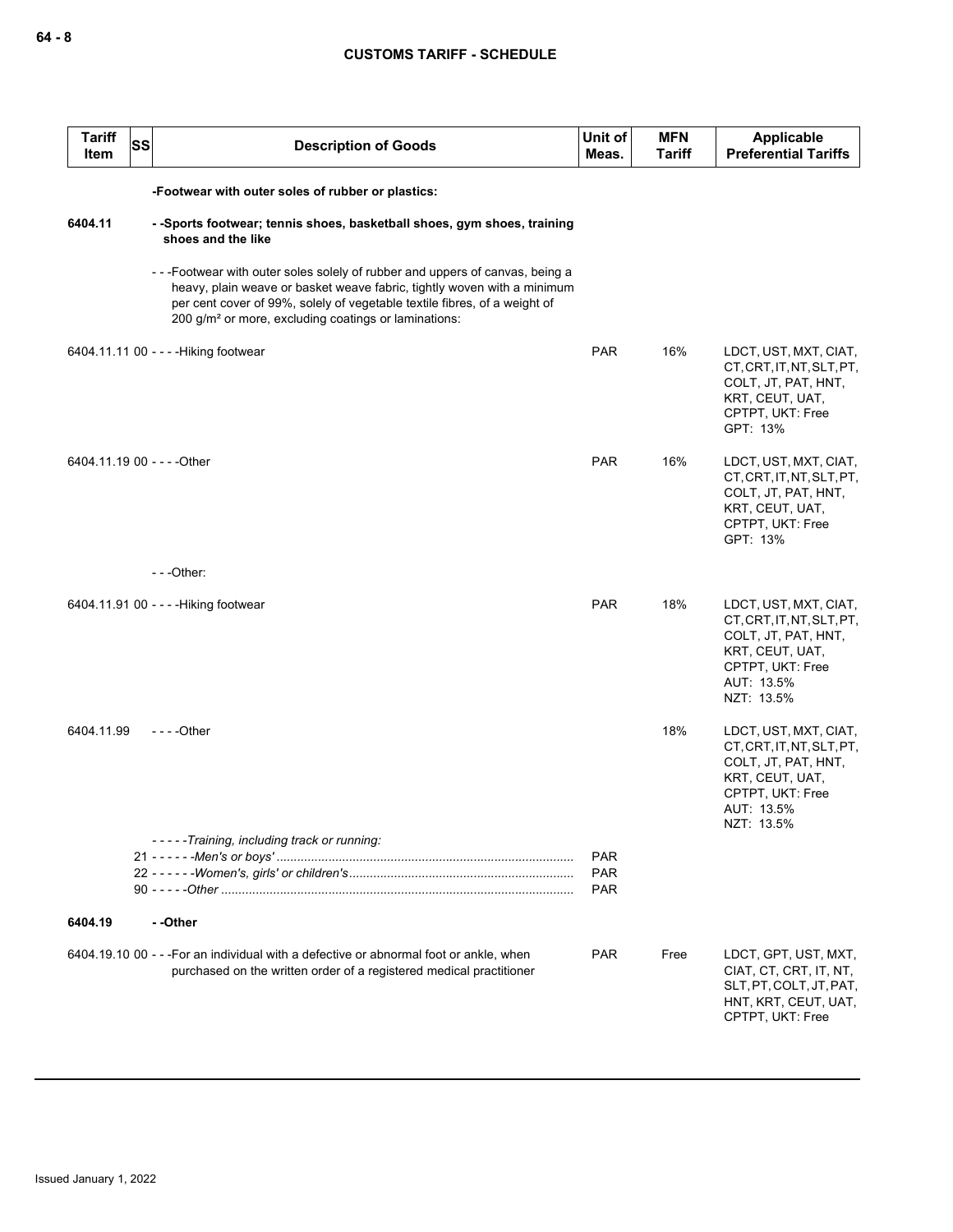## **CUSTOMS TARIFF - SCHEDULE**

| <b>Tariff</b><br>ltem     | <b>SS</b> | <b>Description of Goods</b>                                                                                                                                                                                                                                                                             | Unit of<br>Meas.         | <b>MFN</b><br>Tariff | <b>Applicable</b><br><b>Preferential Tariffs</b>                                                                                                                |
|---------------------------|-----------|---------------------------------------------------------------------------------------------------------------------------------------------------------------------------------------------------------------------------------------------------------------------------------------------------------|--------------------------|----------------------|-----------------------------------------------------------------------------------------------------------------------------------------------------------------|
| 6404.19.30                |           | - - - Other, with outer soles solely of rubber and uppers of canvas, being a<br>heavy, plain weave or basket weave fabric, tightly woven with a minimum<br>per cent cover of 99%, solely of vegetable textile fibres, of a weight of<br>200 g/m <sup>2</sup> or more, excluding coatings or laminations |                          | 16%                  | LDCT, UST, MXT, CIAT,<br>CT, CRT, IT, NT, SLT, PT,<br>COLT, JT, PAT, HNT,<br>KRT, CEUT, UAT,<br>CPTPT, UKT: Free<br>GPT: 13%                                    |
|                           |           |                                                                                                                                                                                                                                                                                                         | <b>PAR</b><br><b>PAR</b> |                      |                                                                                                                                                                 |
| 6404.19.90                |           | $- -$ Other                                                                                                                                                                                                                                                                                             |                          | 18%                  | LDCT, UST, MXT, CIAT,<br>CT, CRT, IT, NT, SLT, PT,<br>COLT, JT, PAT, HNT,<br>CEUT, UAT, UKT: Free<br>AUT: 13.5%<br>NZT: 13.5%<br>KRT: 4.5%<br><b>CPTPT: 18%</b> |
|                           |           | $---Other$                                                                                                                                                                                                                                                                                              | <b>PAR</b>               |                      |                                                                                                                                                                 |
|                           |           |                                                                                                                                                                                                                                                                                                         | <b>PAR</b>               |                      |                                                                                                                                                                 |
|                           |           |                                                                                                                                                                                                                                                                                                         | <b>PAR</b>               |                      |                                                                                                                                                                 |
| 6404.20                   |           | -Footwear with outer soles of leather or composition leather                                                                                                                                                                                                                                            |                          |                      |                                                                                                                                                                 |
|                           |           | 6404.20.10 00 - - -Pointe shoes or block toe shoes, for professional dancers employed by<br>full-time dance companies which meet Canada Council standards of<br>professionalism or for ballet students in full-time attendance at a ballet<br>school which meets Canada Council curriculum standards    | <b>PAR</b>               | Free                 | LDCT, GPT, UST, MXT,<br>CIAT, CT, CRT, IT, NT,<br>SLT, PT, COLT, JT, PAT,<br>HNT, KRT, CEUT, UAT,<br>CPTPT, UKT: Free                                           |
| 6404.20.90 00 - - - Other |           |                                                                                                                                                                                                                                                                                                         | <b>PAR</b>               | 18%                  | LDCT, UST, MXT, CIAT,<br>CT, CRT, IT, NT, SLT, PT,<br>COLT, JT, PAT, HNT,<br>KRT, CEUT, UAT,<br>CPTPT, UKT: Free<br>AUT: 13.5%<br>NZT: 13.5%                    |
| 64.05                     |           | Other footwear.                                                                                                                                                                                                                                                                                         |                          |                      |                                                                                                                                                                 |
| 6405.10                   |           | -With uppers of leather or composition leather                                                                                                                                                                                                                                                          |                          |                      |                                                                                                                                                                 |
|                           |           | 6405.10.10 00 - - - Pointe shoes or block toe shoes, for professional dancers employed by<br>full-time dance companies which meet Canada Council standards of<br>professionalism or for ballet students in full-time attendance at a ballet<br>school which meets Canada Council curriculum standards   | <b>PAR</b>               | Free                 | LDCT, GPT, UST, MXT,<br>CIAT, CT, CRT, IT, NT,<br>SLT, PT, COLT, JT, PAT,<br>HNT, KRT, CEUT, UAT,<br>CPTPT, UKT: Free                                           |
| 6405.10.90 00 - - - Other |           |                                                                                                                                                                                                                                                                                                         | <b>PAR</b>               | 18%                  | LDCT, UST, MXT, CIAT,<br>CT, CRT, IT, NT, SLT, PT,<br>COLT, JT, PAT, HNT,<br>KRT, CEUT, UAT,<br>CPTPT, UKT: Free<br>AUT: 13.5%<br>NZT: 13.5%                    |

**6405.20 -With uppers of textile materials**

 $\blacksquare$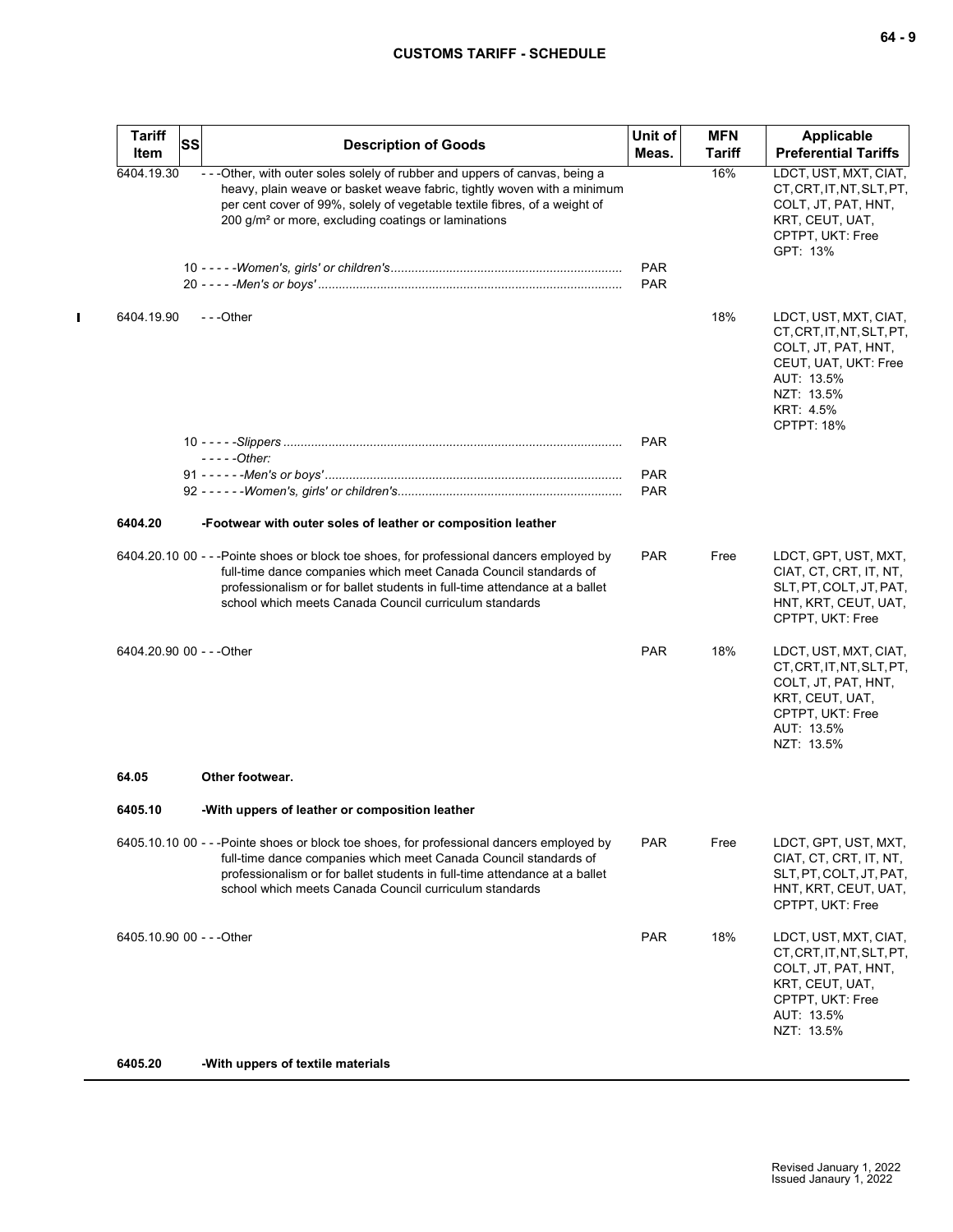| <b>Tariff</b><br><b>SS</b><br>Item | <b>Description of Goods</b>                                                                                                                                                                                                                                                                          | Unit of<br>Meas. | <b>MFN</b><br><b>Tariff</b> | <b>Applicable</b><br><b>Preferential Tariffs</b>                                                                                             |
|------------------------------------|------------------------------------------------------------------------------------------------------------------------------------------------------------------------------------------------------------------------------------------------------------------------------------------------------|------------------|-----------------------------|----------------------------------------------------------------------------------------------------------------------------------------------|
|                                    | 6405.20.10 00 - - -Pointe shoes or block toe shoes, for professional dancers employed by<br>full-time dance companies which meet Canada Council standards of<br>professionalism or for ballet students in full-time attendance at a ballet<br>school which meets Canada Council curriculum standards | <b>PAR</b>       | Free                        | LDCT, GPT, UST, MXT,<br>CIAT, CT, CRT, IT, NT,<br>SLT, PT, COLT, JT, PAT,<br>HNT, KRT, CEUT, UAT,<br>CPTPT, UKT: Free                        |
|                                    | 6405.20.20 00 - - - Other footwear with outer soles and uppers of wool felt                                                                                                                                                                                                                          | <b>PAR</b>       | 18%                         | LDCT, UST, MXT, CIAT,<br>CT, CRT, IT, NT, SLT, PT,<br>COLT, JT, PAT, HNT,<br>KRT, CEUT, UAT,<br>CPTPT, UKT: Free<br>AUT: 13.5%<br>NZT: 13.5% |
| 6405.20.90 00 - - - Other          |                                                                                                                                                                                                                                                                                                      | <b>PAR</b>       | 18%                         | LDCT, UST, MXT, CIAT,<br>CT, CRT, IT, NT, SLT, PT,<br>COLT, JT, PAT, HNT,<br>KRT, CEUT, UAT,<br>CPTPT, UKT: Free<br>AUT: 13.5%<br>NZT: 13.5% |
| 6405.90.00 00 -Other               |                                                                                                                                                                                                                                                                                                      | <b>PAR</b>       | 18%                         | LDCT, UST, MXT, CIAT,<br>CT, CRT, IT, NT, SLT, PT,<br>COLT, JT, PAT, HNT,<br>KRT, CEUT, UAT,<br>CPTPT, UKT: Free<br>AUT: 13.5%<br>NZT: 13.5% |
| 64.06                              | Parts of footwear (including uppers whether or not attached to soles<br>other than outer soles); removable in-soles, heel cushions and similar<br>articles; gaiters, leggings and similar articles, and parts thereof.                                                                               |                  |                             |                                                                                                                                              |
| 6406.10                            | -Uppers and parts thereof, other than stiffeners                                                                                                                                                                                                                                                     |                  |                             |                                                                                                                                              |
|                                    | - - - Of textile materials:                                                                                                                                                                                                                                                                          |                  |                             |                                                                                                                                              |
|                                    | 6406.10.11 00 - - - - Uppers, the external surface of which is 50% or more of textile materials                                                                                                                                                                                                      |                  | Free                        | LDCT, UST, MXT, CIAT,<br>CT, CRT, IT, NT, SLT, JT,<br>PAT, HNT, KRT, CEUT,<br>UAT, CPTPT, UKT: Free                                          |
| 6406.10.19 00 - - - - Other        |                                                                                                                                                                                                                                                                                                      |                  | Free                        | LDCT, UST, MXT, CIAT,<br>CT, CRT, IT, NT, SLT, PT,<br>COLT, JT, PAT, HNT,<br>KRT, CEUT, UAT,<br>CPTPT, UKT: Free                             |

- - -Other: